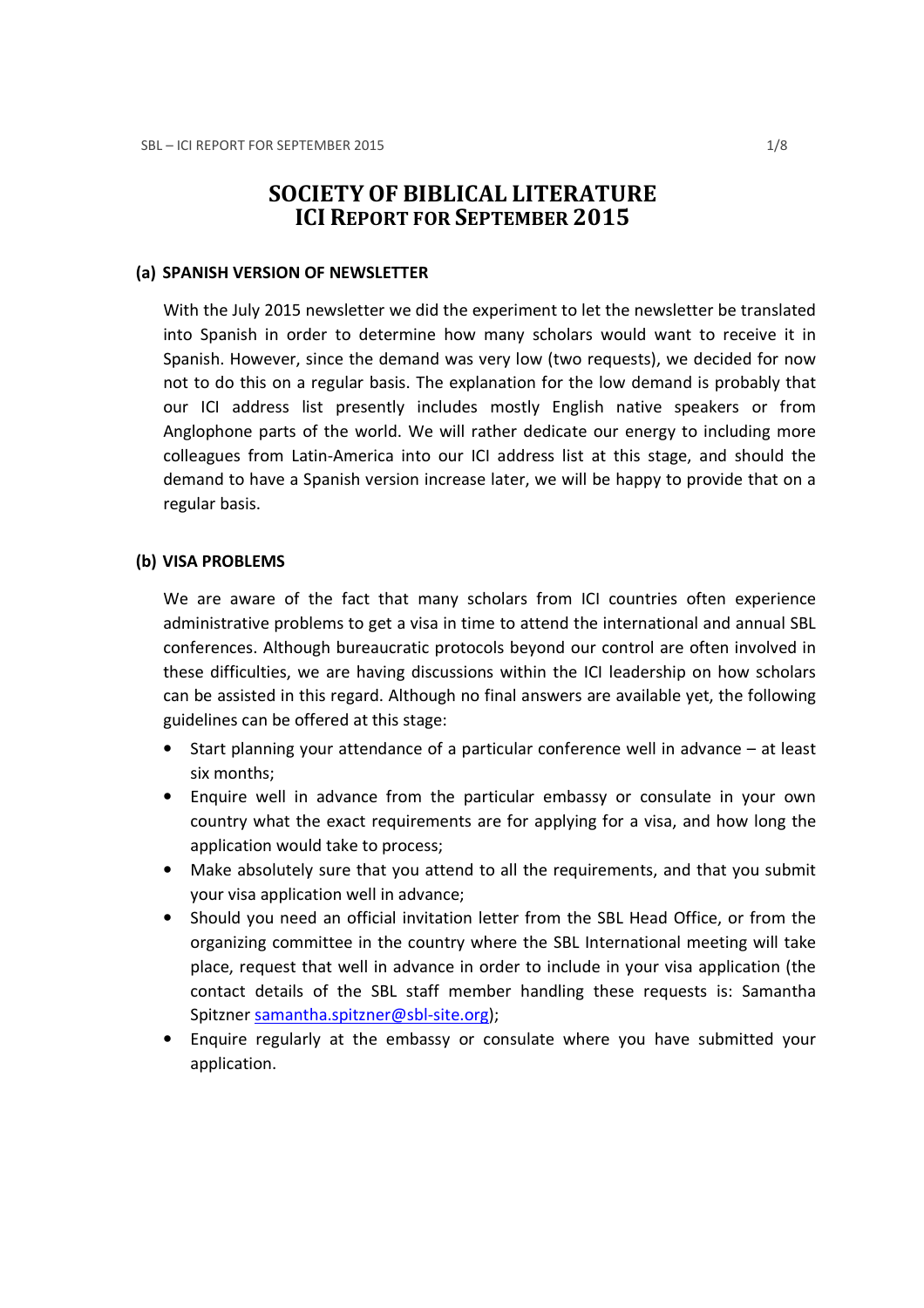#### (c) THE SBL ANNUAL MEETING 2015, ATLANTA

The SBL Annual Meeting will be held from November 21-24, 2015 in Atlanta, Georgia. Please note that the deadline for paper proposals has passed now.

Registration is open now, together with the conference accommodation reservations. The online version of the program book has been published on the website as well. For more information, see: http://sbl-site.org/meetings/AnnualMeeting.aspx

An ICI Forum discussion will be held again. Please join us there to hear what ICI offers to you, and to make suggestions of new initiatives. The meeting will be held on **Saturday**, 21 November 2015 at 09h30-10h30AM. The venue will be Room 223 (level 2), Hyatt hotel.

| good quality.            |                                             |              |                            |
|--------------------------|---------------------------------------------|--------------|----------------------------|
| Hotel                    | <b>Address</b>                              | Price        | Website                    |
| Savannah Suites Pine St. | 140 Pine St. NE, Atlanta, GA                | \$46/night   | www.savannahsuites.com     |
| The Ashby House          | 1071 Martin Luther King Dr.,<br>Atlanta, GA | \$225/person |                            |
|                          |                                             | for 5 night  | www.theashbyhouse.com      |
|                          |                                             | stay         |                            |
| Red Roof Inn & Suites    | 585 Parkway Drive NE,                       | \$59/night   | www.redroof.com/atlanta    |
|                          | Atlanta, GA                                 |              |                            |
| AAE Wellesley Hotel &    | 1377 Virginia Ave.                          | \$61/night   | www.atl.aaeworldhotels.com |
| Hostel                   |                                             |              |                            |
| Motel 6 Atlanta          | 311 Courtland St., Atlanta,                 | \$80/night   | www.motel6.com             |
| Downtown                 | GA                                          |              |                            |
| Castleberry Inn & Suites | 186 Northside Dr. SW,                       | \$92/night   | www.castleberryinn.com     |
|                          | Atlanta, GA                                 |              |                            |

Like last year, we hereby supply a list of **accommodation options** that are a little further away from the conference venues, but are more affordable for ICI attendees and of good quality.

#### (d) THE NEXT SBL INTERNATIONAL MEETING: SEOUL 2016

The 2016 International Meeting will take place in Seoul from 3–7 July 2016. Watch this space and the SBL website for more information on the Call for Papers etc. Another ICI panel discussion will be held there, and more information will be communicated in due time. This will be another excellent opportunity to interact with our Asian colleagues. We wish the local organizing committee well for the hard work that lies ahead.

## (e) PUBLICATION IN ANCIENT NEAR EAST MONOGRAPHS (ANEM) / MONOGRAFIAS SOBRE EL ANTIGUO CERCANO ORIENTE (MACO)

ANEM/MACO is a series that was established by the SBL at the request of the International Cooperation Initiative (ICI), and which is co-edited by Ehud Ben Zvi and Roxanna Flammini (with the assistance of Alan Lenzi and Juan Tebes). The series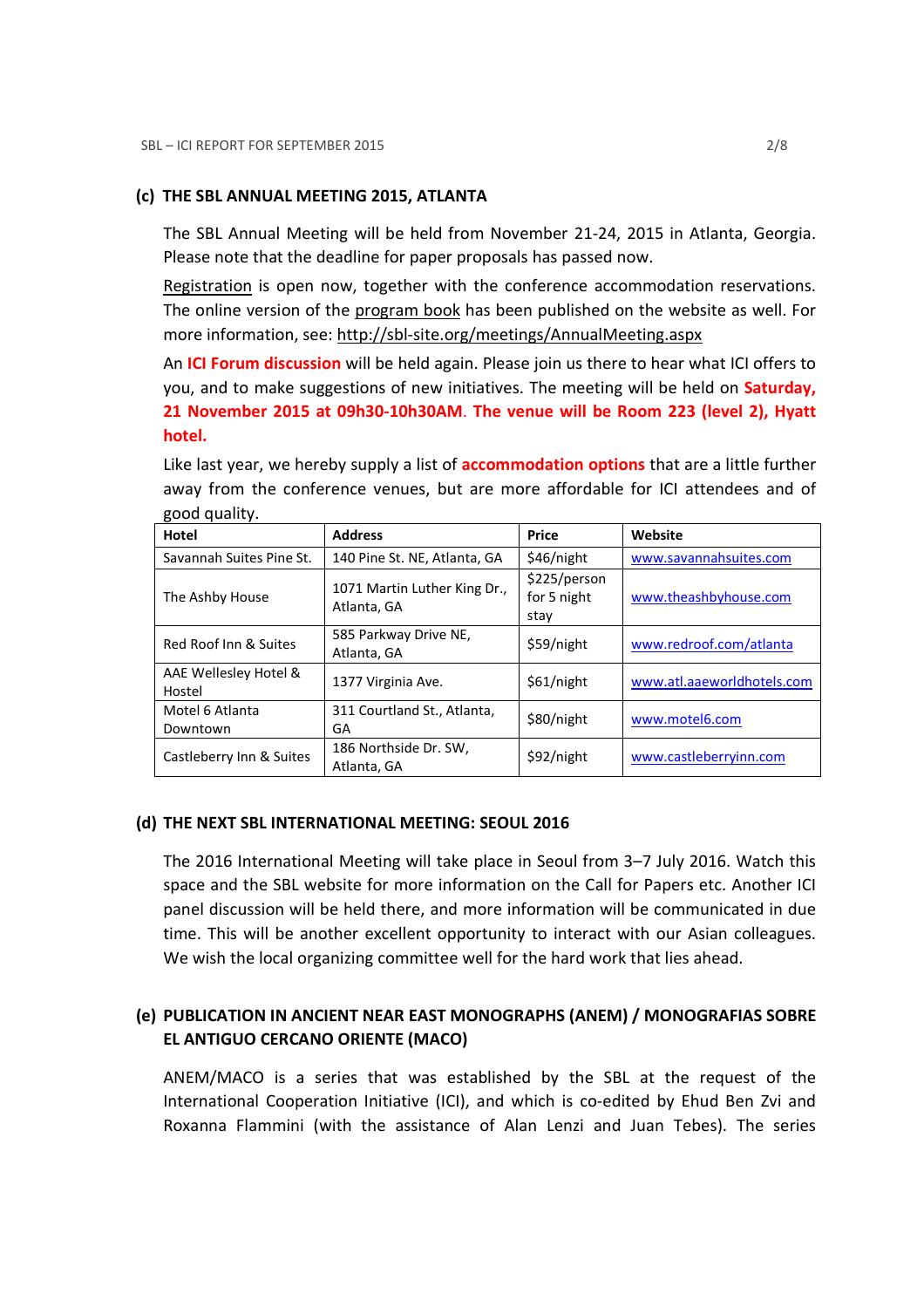publishes volumes on the Ancient Near East (including ancient Israel) electronically and makes them freely available for download. (Paperback and hardback versions of the volumes are available too, for a reasonable price.) Any work published in ANEM/MACO is freely available in electronic version to anyone in perpetuity. To view the volumes published in the series, please go to http://www.sblsite.org/publications/Books\_ANEmonographs.aspx

The latest volume in ANEM/MACO is:

## Disembodied Souls: The Nefesh in Israel and Kindred Spirits in the Ancient Near East, with an Appendix on the Katumuwa Inscription

Authored by Richard Steiner

Biblical scholars have long claimed that the Israelites "could not conceive of a disembodied nefesh [soul]." In this book, Richard C. Steiner rejects that claim based on a broad spectrum of textual, linguistic, archaeological, and anthropological evidence spanning the millennia from prehistoric times to the present. The biblical evidence includes a prophecy of Ezekiel condemning women who pretend to trap the wandering souls of sleeping people—a prophecy that has been only partially understood until now because of the obscure technical terms that it contains. The extrabiblical evidence suggests that a belief in the existence of disembodied souls was part of the common religious heritage of the peoples of the ancient Near East.

To download the book for free, paste the following link into your browser: http://www.sbl-site.org/assets/pdfs/pubs/9781628370775\_OA.pdf

## (f) PUBLICATION IN INTERNATIONAL VOICES IN BIBLICAL STUDIES (IVBS)

IVBS is a series that was established by the SBL at the request of the International Cooperation Initiative (ICI), and which is co-edited by Monica Melanchthon and Jione Havea. IVBS encourages in particular submissions from scholars in the present seven international regions for which it has editorial boards: Africa, Central and Eastern Europe, Latin America, Middle East-South Asia, Northeast Asia, Pacific, and Southeast Asia. Interregional collaborations are also welcome. IVBS publishes works in English and in any other language for which its editors can find qualified peer reviewers. Any work published in IVBS is freely available to anyone in perpetuity. The series publishes work generally in the area of reception history and criticism. The scope is not limited to any particular biblical text or historical timeframe. The works will mainly be published in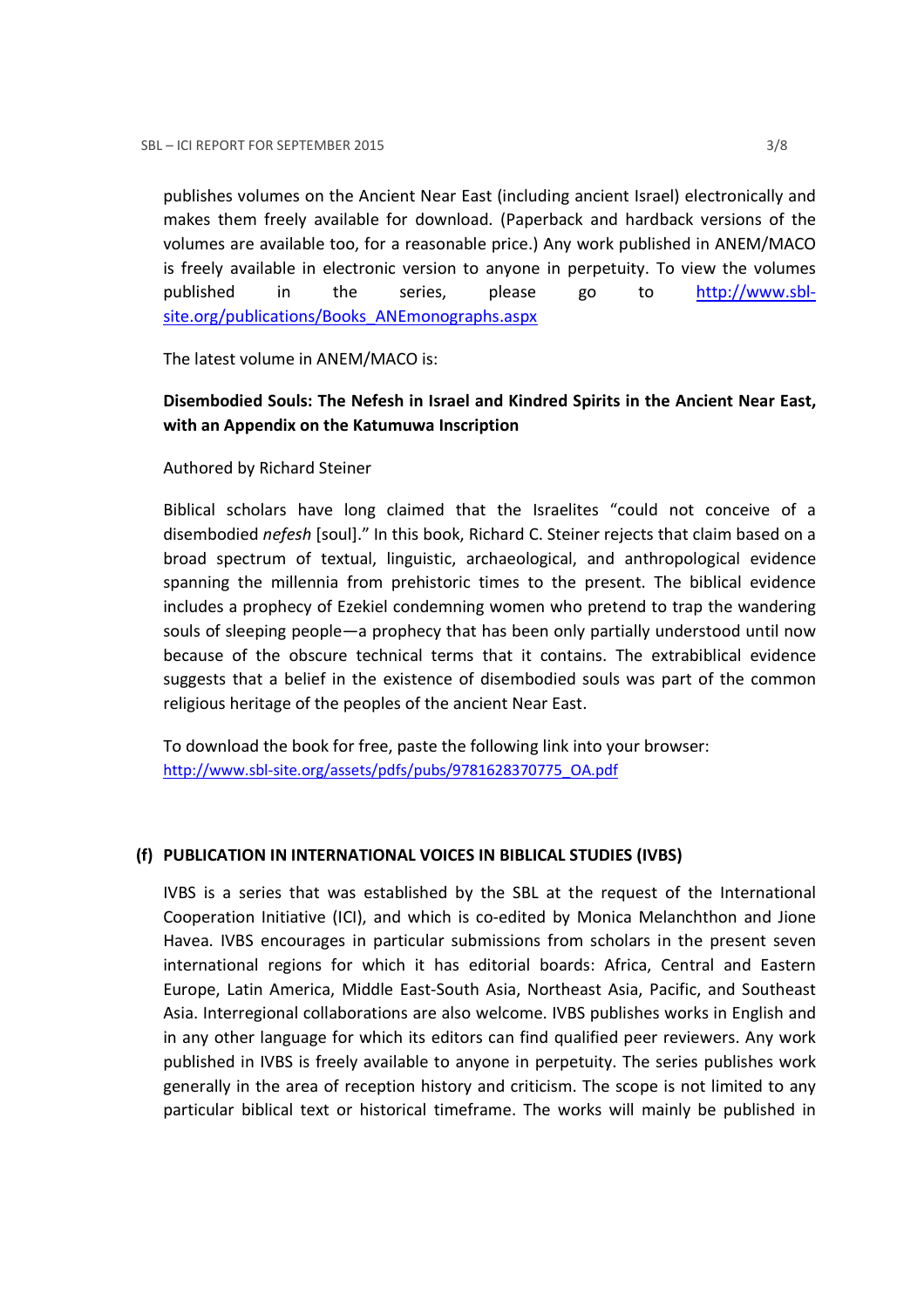English and, wherever possible, also in primary languages of authors. For more information please go to http://ivbs.sbl-site.org/home.aspx. If you would consider publishing your work in this series, feel free to contact one of the two general editors, Monica Melanchthon or Jione Havea.

The latest volume in IVBS is:

### Migration and Diaspora: Exegetical Voices of Women in Northeast Asian Countries

Edited by Hisako Kinukawa

The third meeting of the Society of Asian Biblical Studies was held at Sabah in June 2012, addressing the theme of Migration and Diaspora. This book contains five essays written by women from Northeast Asian countries for this occasion. Three are on Hebrew Scriptures and two are on the Christian Testament. All writers used a cultural analysis of their own social locations, and literary, historical, and postcolonial criticism as their methods of reading the texts, even though they may not explicitly mention which criticisms are used.

To download the book for free, paste the following link into your browser:

http://ivbs.sbl-site.org/uploads/IVBS%20PAPERS1.pdf

## (g) PUBLICATIONS: ONLINE BOOKS – NEW BOOKS ADDED

(For the full list, please go to http://www.sbl-site.org/publications/Books\_ICIbooks.aspx)

## Paul as Infant and Nursing Mother: Metaphor, Rhetoric, and Identity in 1 Thessalonians 2:5–8

Mcneel, Jennifer Houston. Paul as Infant and Nursing Mother: Metaphor, Rhetoric, and Identity in 1 Thessalonians 2:5–8. Early Christianity and Its Literature 12. Atlanta: SBL Press, 2014.

Paul employed metaphors of childbirth or breastfeeding in four out of the seven undisputed epistles. In this book, McNeel uses cognitive metaphor theory and social identity analysis to examine the meaning and function of these maternal metaphors. She asserts that metaphors carry cognitive content and that they are central to how humans process information, construct reality, and shape group identity.

Features:

• A focus on "identity" as the way in which people understand themselves in relation to one another, to society, and to those perceived as outsiders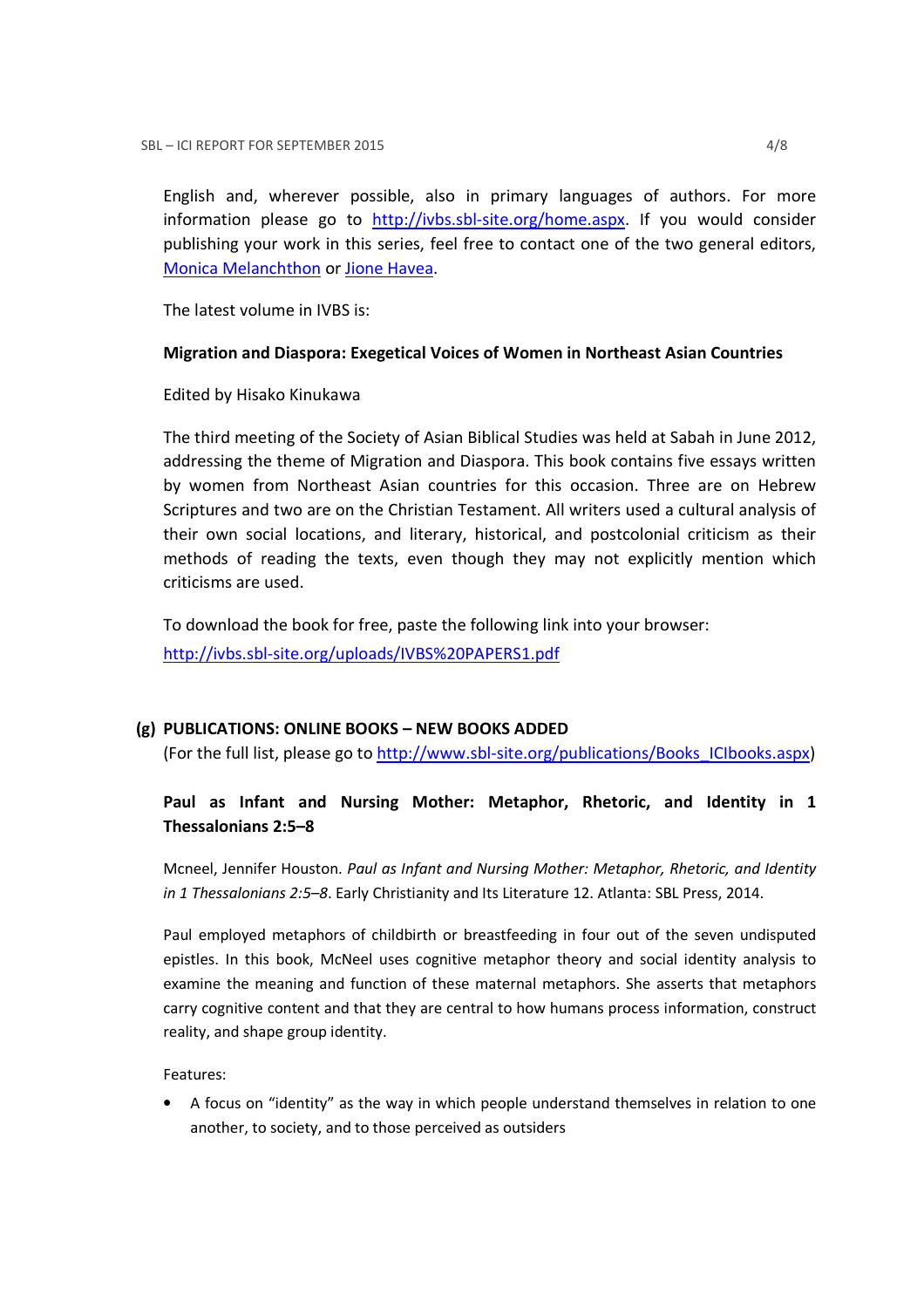- Examination of metaphor as part of Paul's rhetorical strategy
- Integration of the work of philosopher Max Black with the work of cognitive linguists George Lakoff and Mark Johnson

### Historical Roots of the Old Testament (1200-63 BCE)

Nelson, Richard D. Historical Roots of the Old Testament (1200–63 BCE). Biblical Encyclopedia 13. Atlanta: SBL Press, 2014.

Richard D. Nelson charts the beginning of the Iron Age and the emergence of Israel and its literature, including the kingdoms of Israel and Judah, the downfall of Israel, Judah in the Assyrian and Babylonian periods, Yehud and Persia, and the Hellenistic period. Each chapter provides a summary of the period under consideration, a historical reconstruction of the period, based on biblical and extrabiblical evidence; a critical study of the biblical literature deriving from or associated with the period, and theological conclusions that readers may draw from the relevant biblical texts.

Features:

- Balanced coverage of controversial topics
- Extensive bibliographies at the beginning of each chapter
- Lists of rulers and key dates for reference and classroom use

### (h) ICI TEACHING COLLABORATION PROGRAM

In order to facilitate the exchange of scholars and institutions in biblical studies across the globe, a teaching collaboration program is run by the ICI. The facility consists of lists of scholars and institutions interested in exchanges that are made available on the SBL website. See: http://sbl-site.org/educational/ICITeaching.aspx. If you or your institution is interested in such collaboration, please visit the site and enroll yourself in these lists.

## (i) JOURNAL OF BIBLICAL LITERATURE (JBL) ARCHIVE

Take note that an archive with JBL articles from volume 122.1 of 2003 through volume 130.1 of 2011 is now available online to people accessing the SBL website from any ICI country. See http://www.sbl-site.org/publications/ICI\_JBLarchive.aspx. All articles in those volumes can be downloaded for free!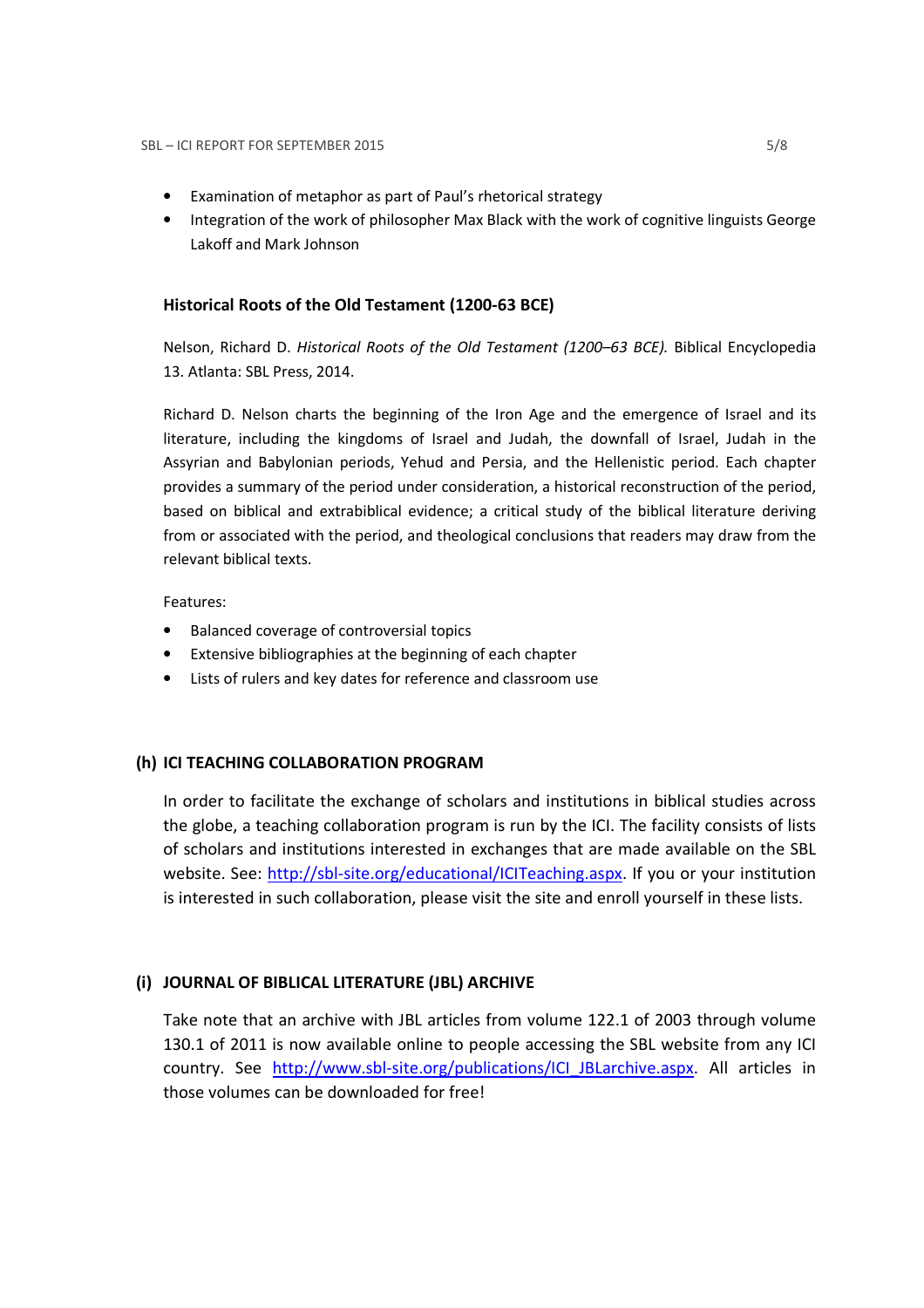### (j) CONVENIENT SEARCH TOOLS ON THE SBL WEBSITE

The SBL website (on the SBL Press page) has a facility where one can search the full text of all SBL books! For this very convenient tool, see: http://sbl-site.org/publications/default.aspx

For searching reviews of a vast number of academic publications, see the website of Review of Biblical Literature (RBL) at: http://www.bookreviews.org/

### (k) EVENTS

The SBL maintains a significant list of events taking place anywhere in the globe. For the full list please go to http://www.sbl-site.org/meetings/events.aspx

A selection of events is listed below—mainly those taking place in ICI regions.

Please provide information on conferences in your region, including calls for papers, to Sharon Johnson at sharon.johnson@sbl-site.org.

### November 18-19, 2015

### Bible, Empire, and Reception History

Columbia Theological Seminary will host a conference exploring the production and use of the Bible in various historical contexts of empire. It will consider the use of postcolonial criticism in interpreting biblical texts and its implications in modern contexts. The conference will consist of four sessions, each focusing on a particular geographical or historical set of contexts.

See http://bibleempireandreceptionhistory.net/

November 21-24, 2015 2015 SBL Annual Meeting Atlanta, Georgia http://sbl-site.org/meetings/Annualmeeting.aspx

### December 20-23, 2015

### Philosophical Investigation of the Hebrew Scriptures, Talmud and Midrash

The conference will take place in Jerusalem and will explore "The Questions of God's Perfection." The conference will explore whether understanding God as perfect being is appropriate as a basis for Jewish theology and for religious belief more generally, bringing together perspectives on this question from philosophers, theologians,scholars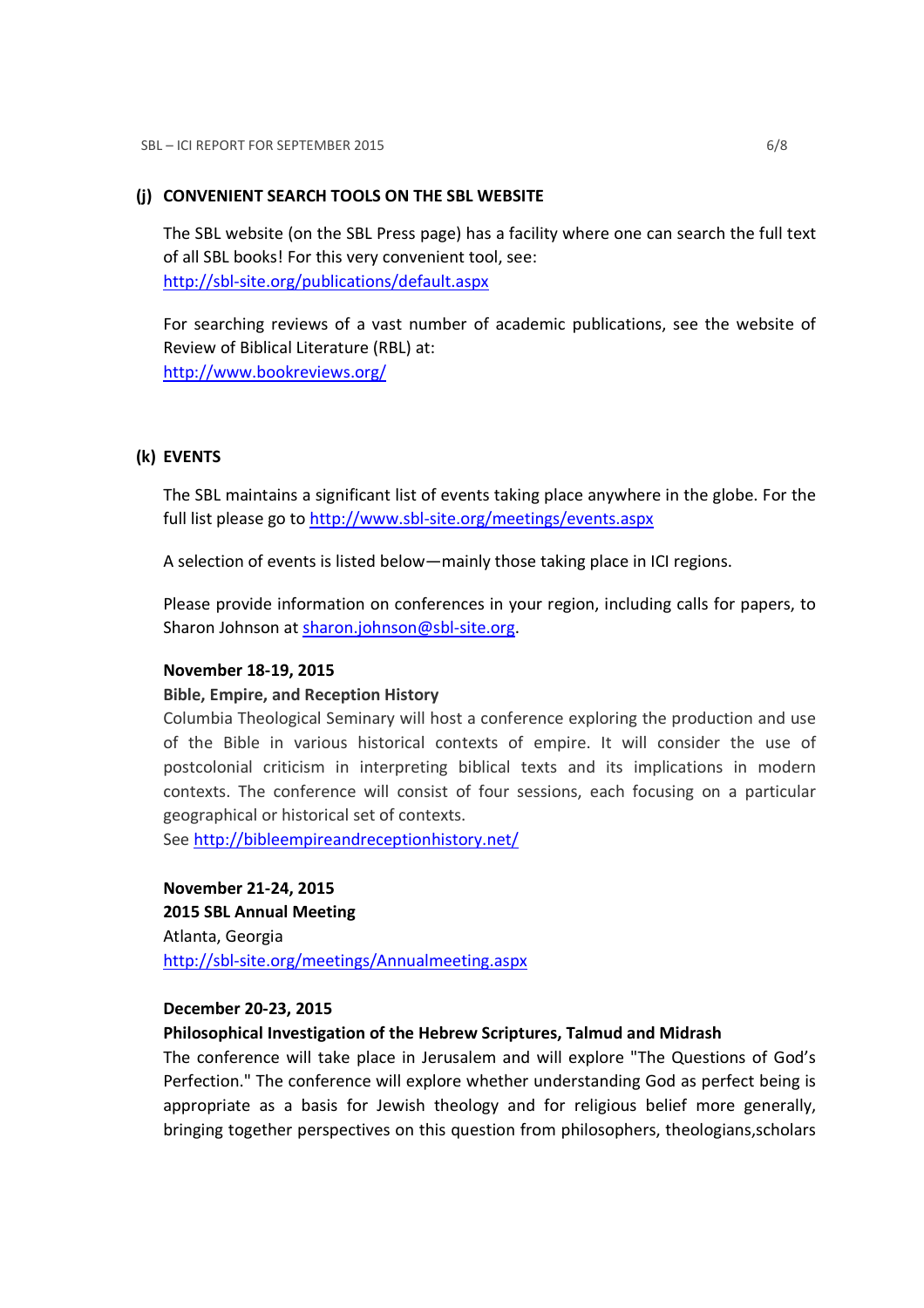of Bible and scholars of rabbinic literature. Invited participants will be Oliver Crisp, James Diamond, Jerome Gellman, Lenn E. Goodman, Moshe Halbertal, Yoram Hazony, Brian Leftow, Berel Dov Lerner Alan Mittleman, David Shatz, Eleonore Stump, Alan Torrance, Shmuel Trigano, and Howard Wettstein. Scholars wishing to present papers at the conference should submit abstracts of 500-1,000 words together with a current CV to meiravj@herzlinstitute.org

http://bibleandphilosophy.org/wp-content/uploads/2014/02/2015-conferenceannouncement-v-4.pdf

#### July 3-7, 2016

2016 SBL International Meeting Seoul, South Korea http://sbl-site.org/meetings/Internationalmeeting.aspx

#### August 2-5, 2016

#### General Meeting of Studiorum Novi Testament Societas

Society for New Testament Studies (SNTS) will hold their 2016 General Meeting in Montreal, Canada.

For updates and information, see https://www.edugroepen.nl/sites/SNTS/default.aspx

#### September 4-9, 2016

## 2016 Meeting of the International Organization for the Study of the Old Testament (IOSOT)

For the first time in its more than 50-years history the IOSOT will convene on African soil in 2016. The triennial meeting will take place at the University of Stellenbosch, Western Cape, South Africa. Updates and more information will be posted on the http://www.iosot2016.co.za/ Register there with your e-mail address to receive automatic updates and the Call for Papers. Questions contact: LCJ@sun.ac.za

November 19-22, 2016

2016 SBL Annual Meeting San Antonio, Texas http://sbl-site.org/meetings/Annualmeeting.aspx

### (l) SBL EDUCATIONAL RESOURCES FREELY AVAILABLE

There are links to numerous educational resources on the SBL website. The following are freely available: (i) Resources on Teaching the Bible; (ii) Freely downloadable Hebrew, Greek and Transliteration fonts (amongst others); (iii) Resources on Bible translations and commentaries; and (iv) Research tool resources.